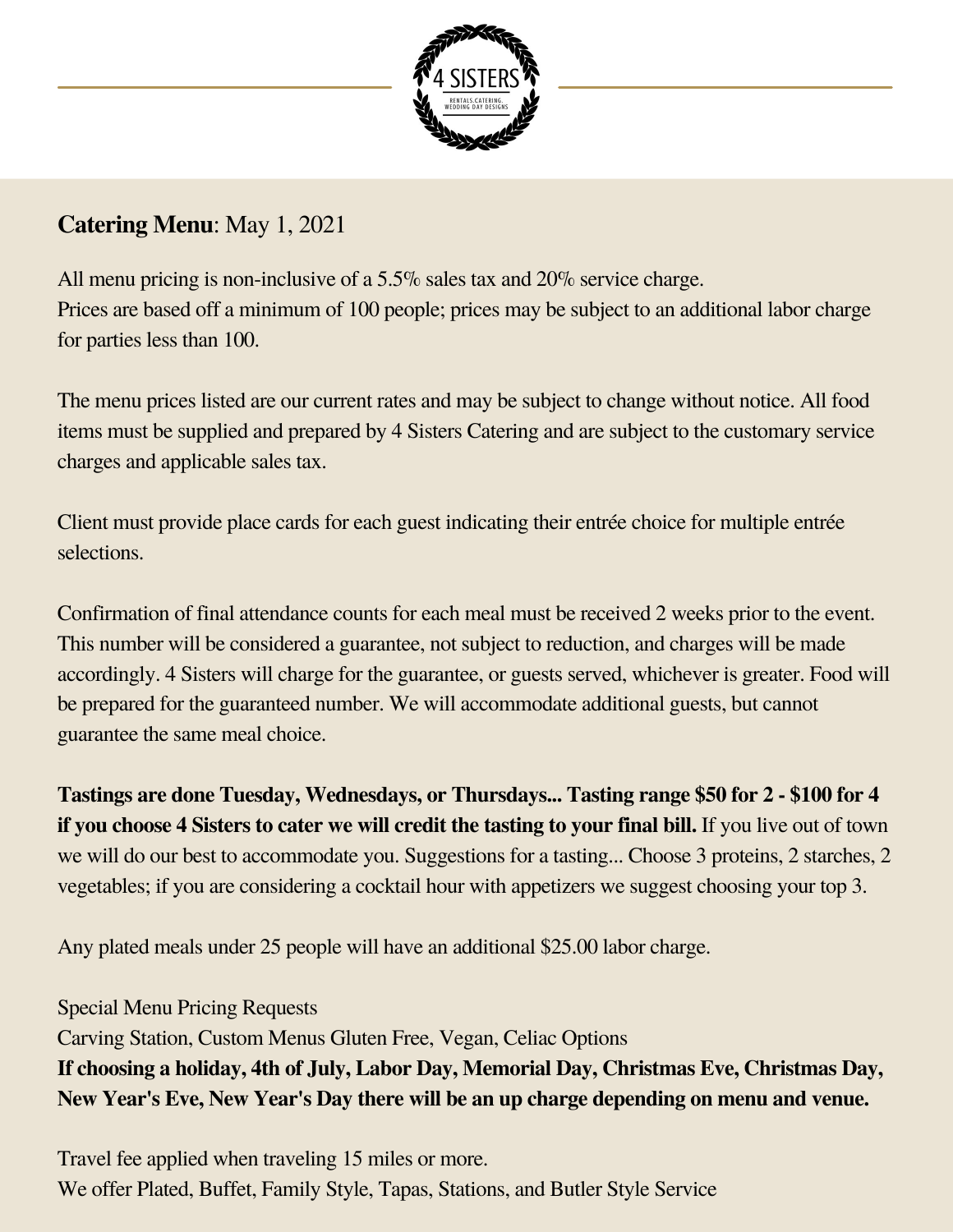

# **APPETIZER MENU**

The following appetizers have been created for butler style service or food station service. They have been priced on a per person basis.

# **VEGETARIAN APPETIZERS**

Garlic Herb Boursin Cucumber Bite...2.50 Spinach Artichoke Dip – house-made pita chips...3 Stuffed Mushroom – spinach and cheese...3 Tomato Basil Bruschetta – drizzled with olive oil and balsamic with fresh mozzarella...3 Goat Cheese marinara dip with baguettes...3 House made tortilla chips with salsa and guacamole...4 Caprese Skewers...3 Vegetables with Dip (Seasonal) MP Fresh Fruit Platter (Seasonal) MP Apple Slice with Goat Cheese Center & Honey Drizzle...3 House-Made Pepper Jelly with cream cheese, served with pita chips...3 Mini Cheeseball Bites...3 Hummus with House-Made Pita Chips...2 Quinoa Buffalo Bites...3 Jalapeno Bruschetta...4 Garlic Chili Edamame...3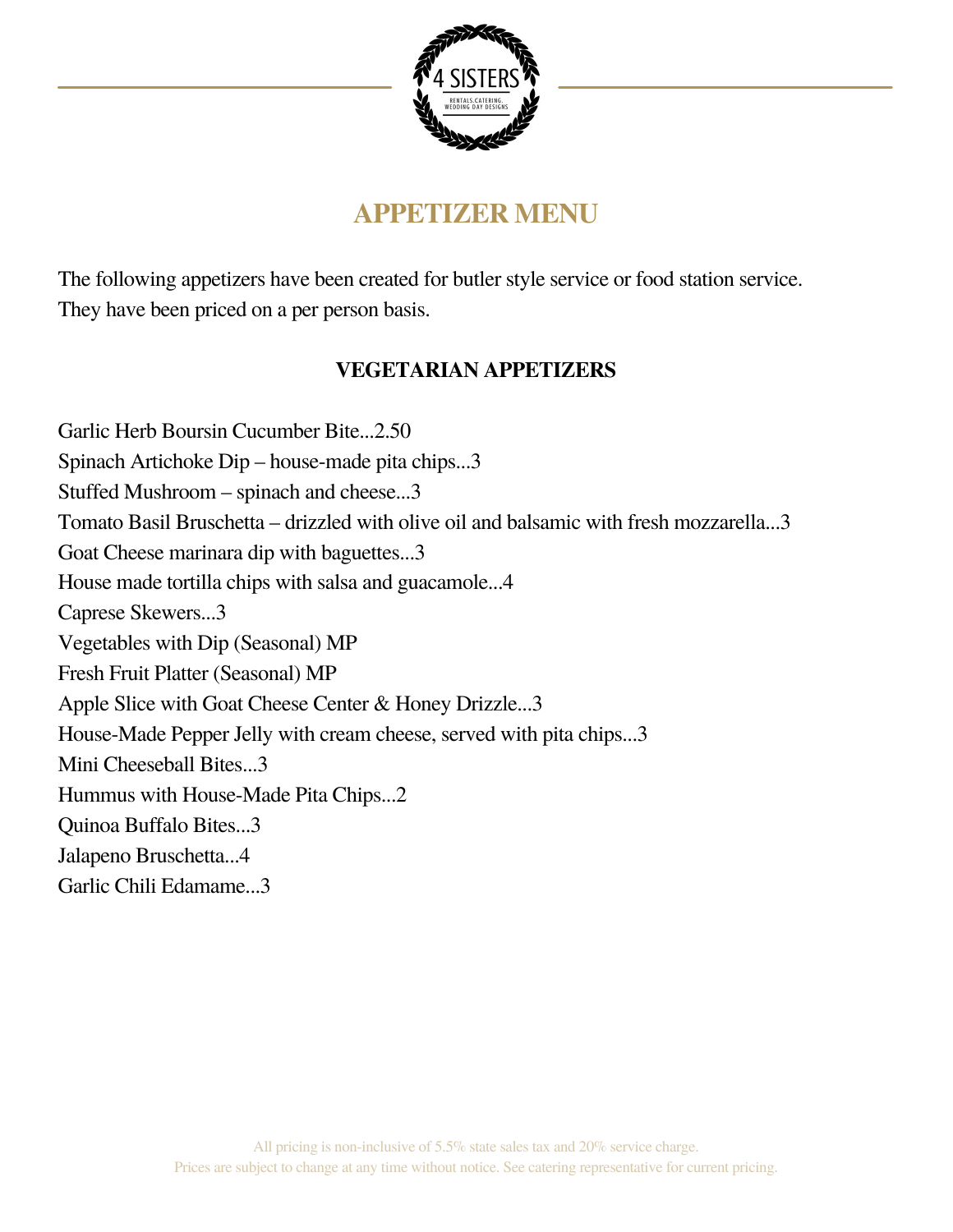

## **SEAFOOD MENU**

Stuffed Shrimp with House-Made Cream Cheese Horseradish...3.5 Walleye Cake with Roasted Red Pepper Remoulade...3.5 Seared Ahi Tuna Bites with Slaw on a Pita chip with Wasabi Aioli Drizzle...3 Bacon Wrapped Marinated Shrimp...3 Crab stuffed snow peas...4 Crab and Gouda stuffed mushroom...4 Fresh Salmon on cucumber with dill cream cheese...4 Shrimp & Sea Scallop Ceviche with Cilantro & Jalapeno, served with House-Made Tortilla Chips...4

Shrimp, prepared your way...3

# **BEEF, POULTRY, & PORK APPETIZERS**

Tortellini & Pepperoni Skewer...2

Merlot Meatballs – house-made merlot sauce...2

Sweet & Spicy Bacon Wrapped Chicken...3

4 Sisters Signature Chicken Salad, served with your choice of apple slice, pita chips or baguettes...2.5

Mini Empanada- beef, Gruyere, peppers and onions with buttermilk herb sauce in puff pastry...3.5

Chicken Satay – Thai peanut dipping sauce...3.5

Mini Hawaiian BBQ Pork Wonton Tacos...3.5

Carnitas Pork, Chicken or Ground Beef Tacos with cilantro, onion & Cojita cheese, served mini flour or corn tortillas...4

Garlic Butter steak bites...4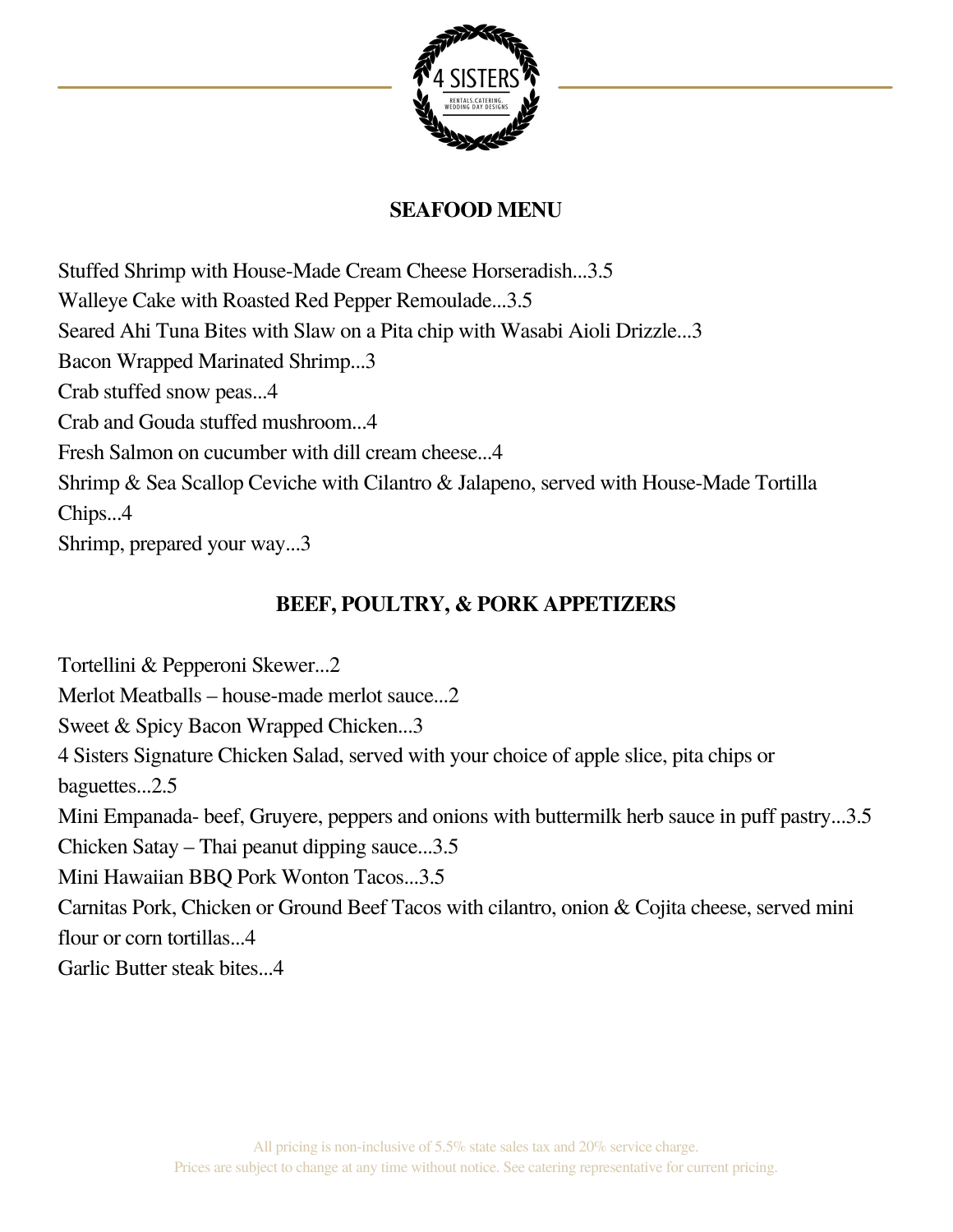

# **CATERING**

## **WINE BARREL DISPLAYS**

Variety of Local and Imported Cheeses, Caprese Skewers, Assorted Meats, Peppadews, Olives, Tortellini, Hummus, Feisty Feta, Seasoned Pretzels, House Made Pita Chips & Crackers (customized per event)

50 guest preparation starting at \$350.00 / 100+ guest preparation starting at \$500

## **STARTER SALADS**

*All pastas & custom plated dinners are served with your choice of one starter salad.*

## **HOUSE STARTER SALADS**

*Included in per plate price*

**Classic Caesar Salad** – chopped Romaine, Parmesan, creamy Caesar dressing **Spring Salad** – spring mix greens topped with cucumber, carrot, tomato & choice of two (2) dressings

## **ADDITIONAL SALAD OPTIONS**

*+2 per plate*

**Pear & Gorgonzola** – mixed greens, pears, candied pecans, bleu cheese & maple Dijon vinaigrette

**Greek Salad** – mixed greens, feta cheese, black olives, red onion, tomato & Greek vinaigrette **Wedge Salad** – iceberg lettuce, bacon, bleu cheese, cherry tomato & bleu cheese dressing **Strawberry Spinach Feta Salad** - warm bacon dressing

# **PASTA ENTREES**

*Includes dinner roll & choice of protein: Chicken, Italian Sausage, Chorizo, Shrimp (+2 per plate)*

Linguine in Chardonnay Wine Cream Sauce...21.95 Penne Pasta in a Vodka Marinara Sauce...19.95 Quinoa Bowl – Quinoa mixed with edamame, cilantro, red peppers & corn tossed in lemon vinaigrette topped with sweet potatoes...18.95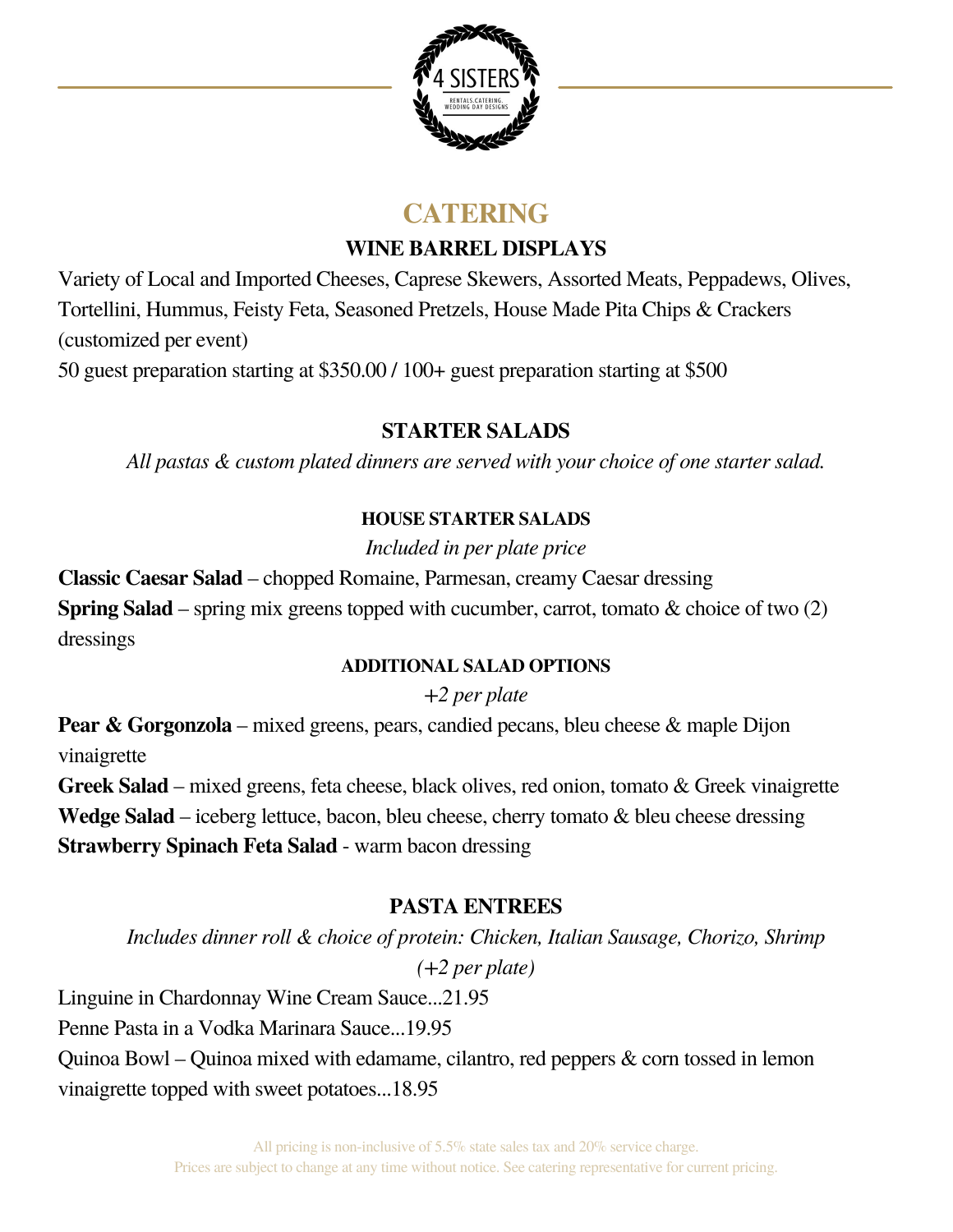

# **CHILDREN'S MENU** *Add salad for additional charge*

Mini Burgers and Fries...8.95 Mac  $&$  Cheese... $6.95$ Chicken Tenders & Fries...7.95

# **CUSTOM PLATED DINNER MENU**

*Your custom plated dinner menu consists of your selection of up to three (3) of the following proteins (including vegetarian), a starch & vegetable. The pricing listed with the proteins is inclusive of house starter salad, dinner roll and side selections (one starch & one vegetable), unless noted with an additional charge. If selecting more than one entrée, the price of the highest price* entrée will apply to all entrées. Pricing on the entree menu is for a buffet. If you choose plated, there is an additional charge of \$1 per person. If you choose family style there is an additional charge of *\$3 per person.*

# **VEGETARIAN ENTREES**

#### **Mediterranean Stuffed Portabella Mushroom**

sun-dried tomato, artichoke hearts, greek olive blend, roasted red pepper, red onion, mozzarella & feta cheese...20.95

## **Vegetable Stuffed Portabella Mushroom**

Seasonal vegetables & cheese, with vodka marinara sauce...20.95

# **Portabella Spinach Lasagna**

Layers piled high w/ portabella, spinach, ricotta, Mozzarella & parmesan, smothered in white sauce...22.95

**Mediterranean Stuffed Bell Pepper** Sun-dried tomato, artichoke hearts, greek olive blend, roasted red pepper, red onion, mozzarella & feta cheese...20.95

# **Enchiladas**

Black beans, chilies, cilantro, fire-roasted tomato, flour or corn tortillas...20.95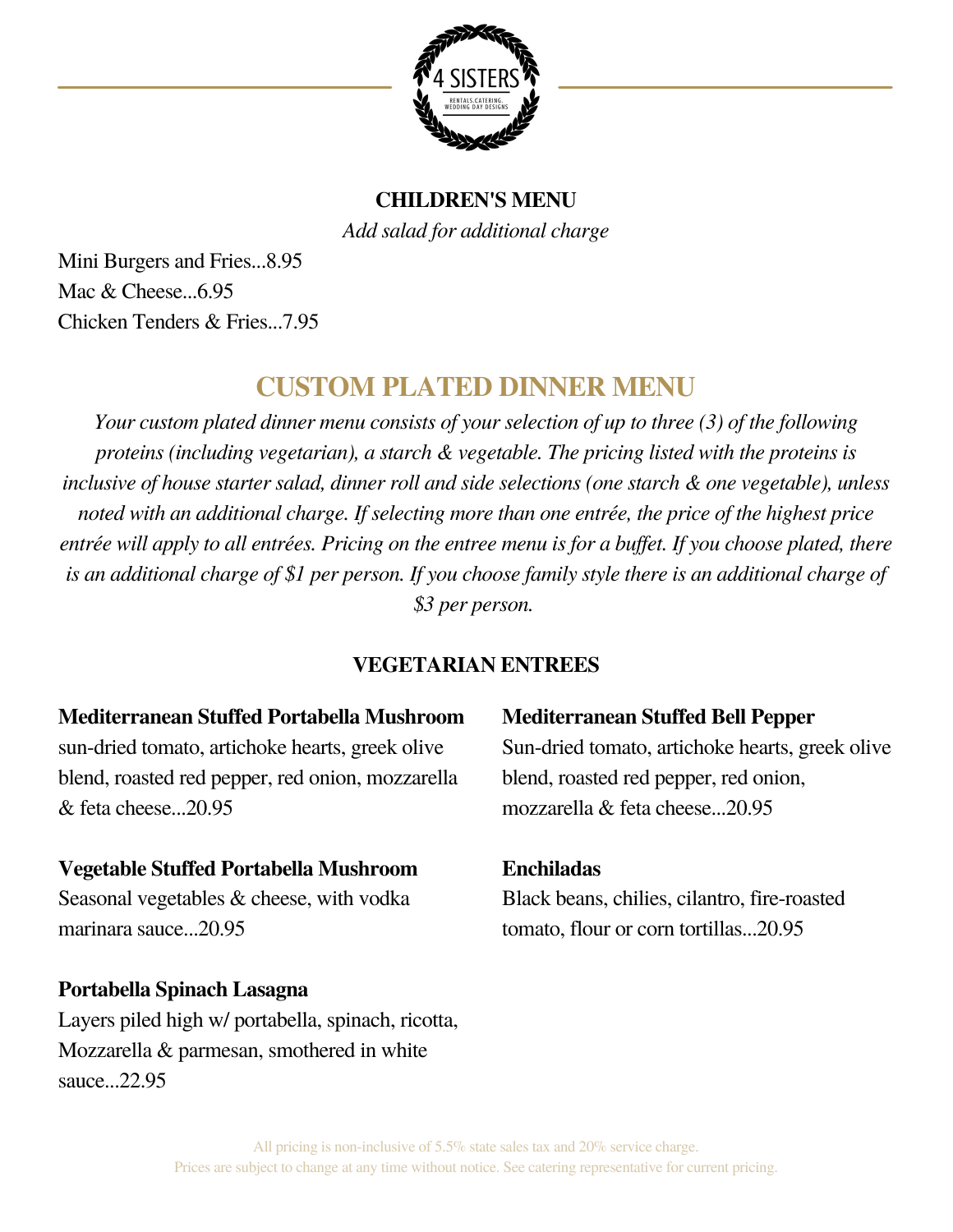

## **CHICKEN, BEEF, & PORK ENTREES**

**Spinach Artichoke Chicken Breast** 21.95

**Chili Lime Chicken C**hili cilantro lime sauce...21.95

**Chicken Parmesan** Traditional marinara sauce...20.95

**Piccata Chicken** Lemon caper sauce...21.95

#### **Baked Paprika Parmesan Chicken**

Lightly crusted with panko, paprika and fresh parmesan...20.95

**Summer Chicken** Stuffed with fresh mozzarella, roasted red pepper & fresh Basil...22.95

**Stuffed Chicken Cordon Bleu** Stuffed with Swiss cheese and ham covered in white wine sauce...24.95

**Pork Ribeye** Herb crusted or pan seared & finished with your choice of glaze chutney...24.95

#### **Stuffed Pork Loin**

Baked pork loin stuffed with cherries, smoked gouda and bacon, drizzled with a creamy mustard sauce...29.95

**Prime Rib** Slow roasted, herb horseradish crust. MP (Not available to taste)

**Beef Tips & Gravy** Slow-cooked with mushroom, onions & wine...23.95

**Tenderloin** 8 oz. pan seared with house seasoning add a gorgonzola sauce or mushroom and onion sautéed in whiskey sauce...28.00 Add Gorgonzola Sauce...2.50 Add Mushroom and onion sautéed whiskey sauce...2.50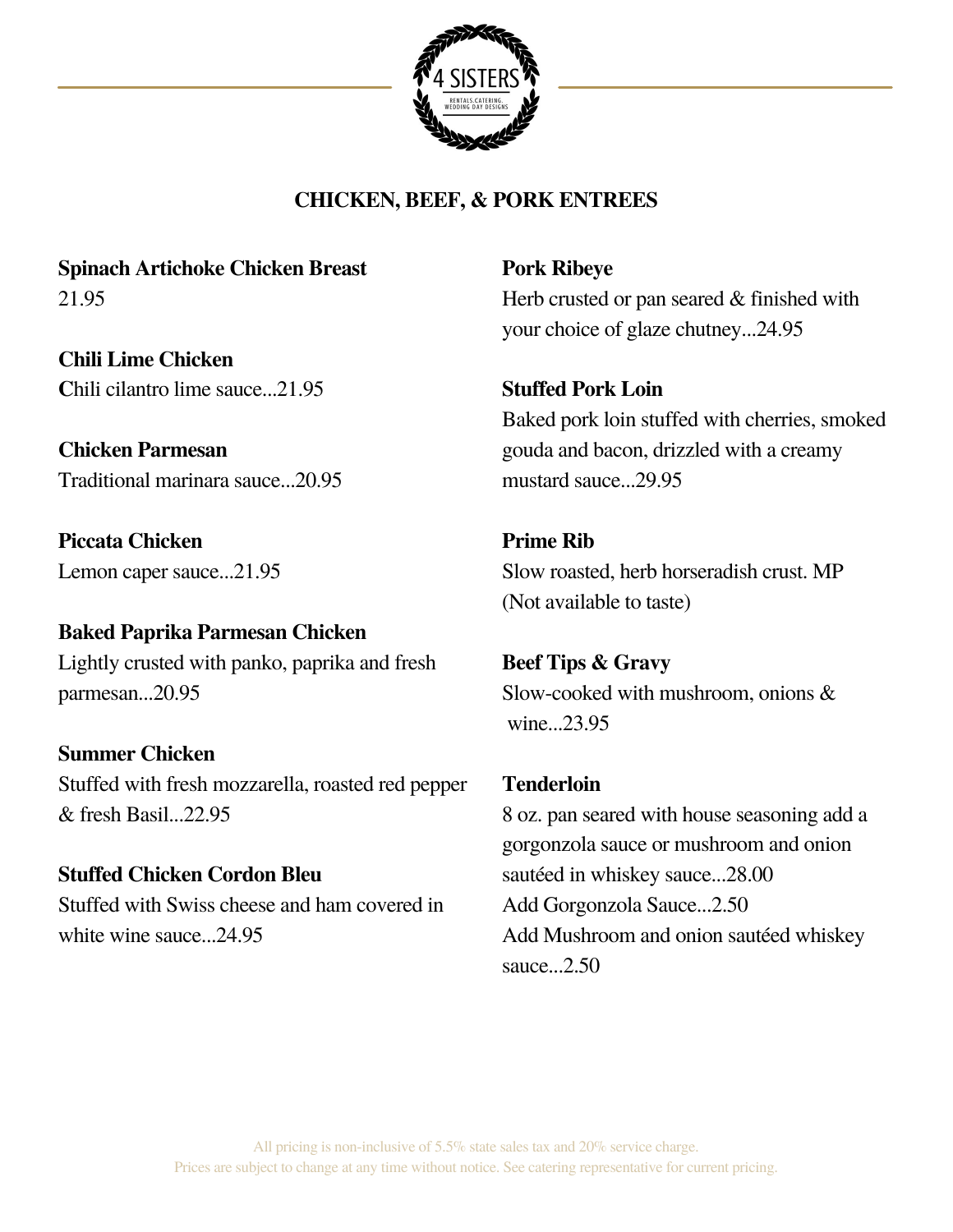

#### **SEAFOOD ENTREES**

| <b>Salmon</b>                                    |
|--------------------------------------------------|
| 8 oz. filet prepared teriyaki style or blackened |
| 24.95                                            |
|                                                  |
| <b>Mahi-Mahi</b>                                 |
| Seared, paired mango salsa                       |
| 24.95                                            |
|                                                  |
|                                                  |

*Combination entrees can be created per your request*

## **STARCH SELECTIONS**

Signature Cheesy Garlic Mashed Potato Baked Potato Au Gratin Potato Rice Pilaf

Creamy Basmati Cilantro Rice Twice Baked Potato (add \$1) Quinoa (add \$2) Risotto (add \$2)

#### **VEGETABLE SELECTIONS**

Steamed Garlic Lemon Pepper Green Beans Roasted Broccoli Vegetable Medley

Brussels Sprouts - Balsamic Brown Sugar Glaze Squash (seasonal) Asparagus (seasonal)